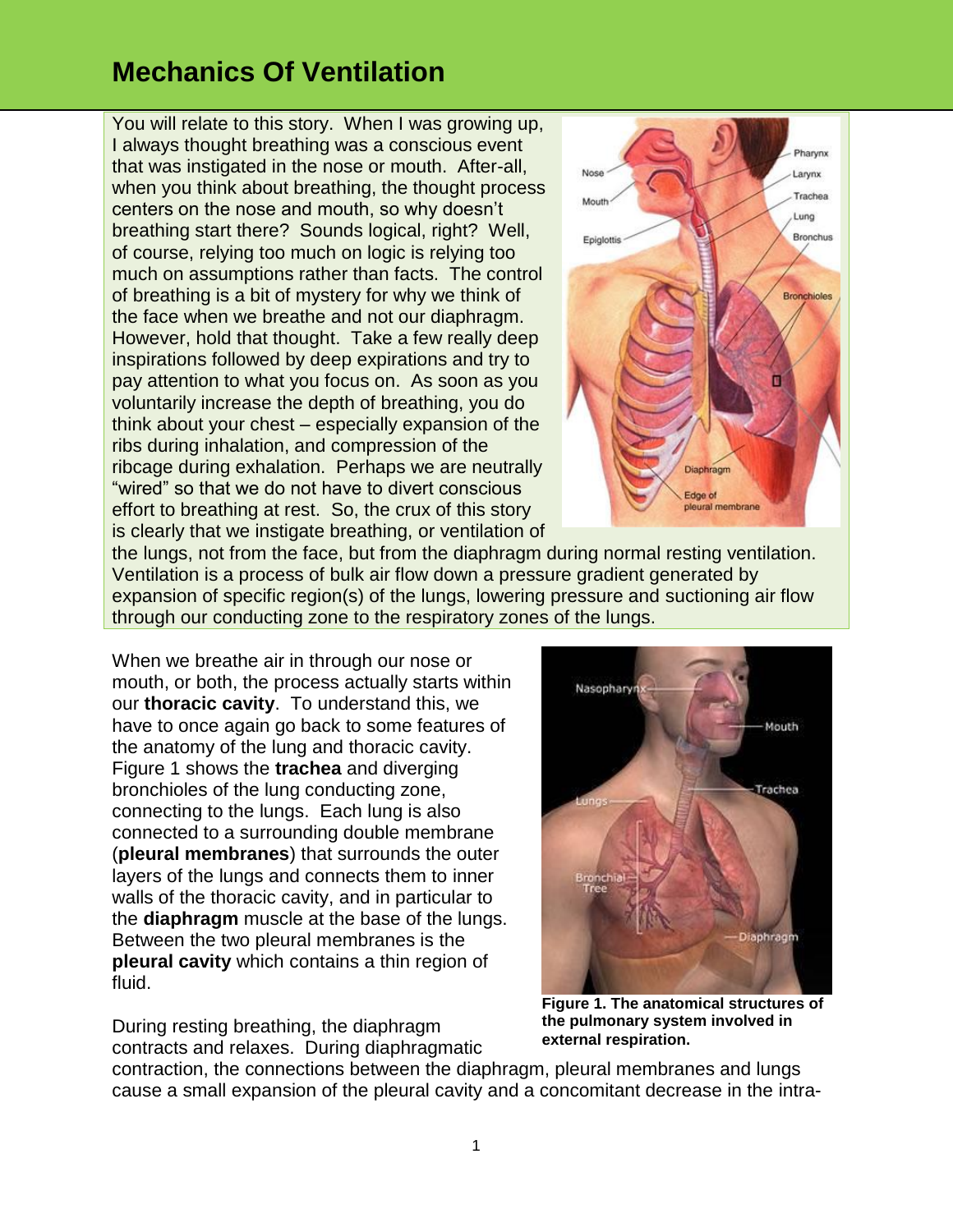pleural pressure. The connection of the pleural membranes to the lungs transfers this force to the lung, causing expansion and due to this, the lowering of the air pressure within all the air structures (respiratory and conducting) of the lung. If the trachea is open (not blocked by the epiglottis), air then rushes in to equalize this pressure differential, and this is the process if **inhalation** or **inspiration**. Note that the changes in pleural and airway pressures are not large, and approximate up to 7 cmH<sub>2</sub>O, or 5 mmHg at rest. During more forceful ventilation, such pressure differentials increase more rapidly and with higher magnitude, causing more rapid changes in air flow.

How does an increased depth of breathing occur? You are the best model to work with to answer this question. Place your hands over your abdomen, and breathe normally. What happens? During such breathing, you will feel your stomach region distend and then constrict. This is caused by the lowering/contraction (inhalation) and raising/relaxation/recoil (exhalation) of the diaphragm. Now, keep your hands over the abdomen, and then breathe in and out deeply. What else happens to further inflate the lungs? You should notice that you expand and raise your rib cage, and even to a small extent your shoulders. These events also occur in a consistent order;

- 1. your diaphragm, then
- 2. your rib cage, then
- 3. your upper chest and shoulders.

You should also be aware that the additional work of the muscles that move your rib cage out and up function to more evenly and thoroughly inflate the lungs. Remember, quiet breathing at rest primarily inflates the lower regions of the lungs. Then, as we breathe more deeply we further inflate upper regions of the lung, ending in the need to raise the upper ribs to completely inflate the superior regions of the lungs. The muscles that raise and expand the rib cage are the external intercostal muscles. Added superior lung inflation is aided by the accessory muscles of ventilation, consisting of the scalene, superior serratus posterior and sternocleidomastoid muscles.

During **exhalation** or **expiration**, the elastic recoil of the rib cage caused by the relaxation of the muscles of inspiration aid the decrease in lung volume, making exhalation less dependent on muscular contraction, physical work and oxygen consumption. In other words, the **work of breathing** is greater for inhalation than exhalation. This does not mean the exhalation is not without effort. When there is the need for rapid exhalation, such as during exercise, lung and rib cage elastic recoil is aided by contraction of the internal intercostal, abdominal, transverse thoracic and inferior serratus posterior muscles.

#### *Pressure-Volume Relationships*

Figure 2 reveals the **pressure-volume curve** of the lung for inspiration and expiration. Notice that the curve for inspiration is steepest during the mid-range of pleural pressures, meaning that to inflate the lungs during mid-range volumes requires the least effort, with greatest effort (lowest slope) occurring at low and high lung volumes.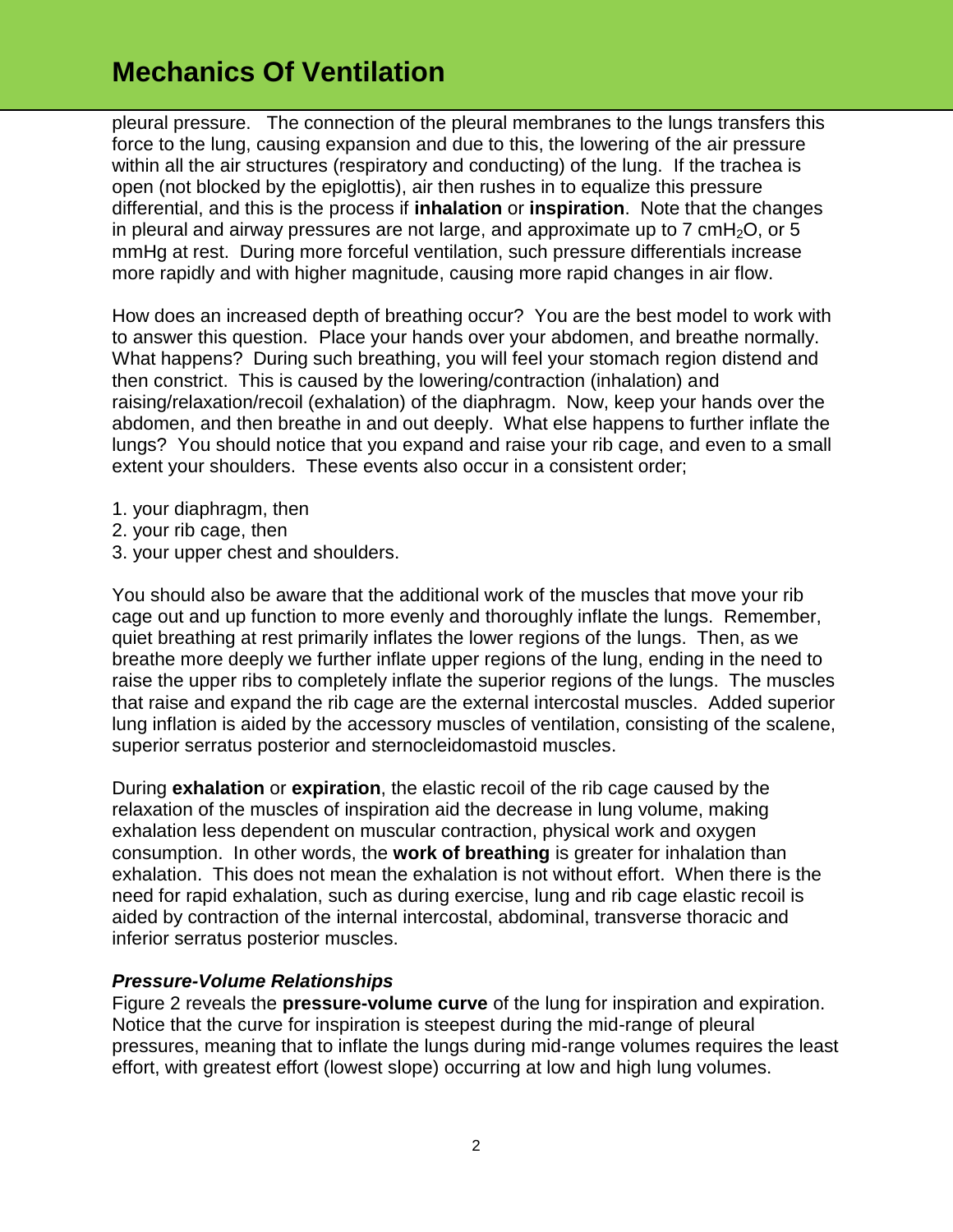Expiration involves a consistent mono-exponential function, with an increasingly steeper slope (less work per volume exhaled) as lung volume decreases.

To understand the **hysteresis** (different response compared to expiration) of the pressure-volume relationship of inspiration, you need to understand another physical law. The **law of LaPlace** states that for a sphere that can be inflated, and has a given surface tension, the air pressure within the sphere increases as the radius of the sphere decreases, as expressed in Equation 1.

An alternate way to view the pressure component of the equation is to view it as the pressure required to inflate, or maintain inflation of the sphere. This latter interpretation aids application of



**Figure 2. The pressure-volume curve for the lung.**

the law of LaPlace to lung alveoli. For example, this law tells us that when a sphere with a given **surface tension** decreases in radius, as during exhalation, there is an increasing intra-spherical pressure favoring continued expulsion (exhalation) of air. The law also tells us that a sphere requires the greatest pressure to inflate when the radius is smallest.

*Pressure* (*P*) = 
$$
\frac{2T_s}{r}
$$
; *where*  $T_s$  = *surface tension*, *and*  $r$  = *sphere radius* Equation 1

When inflating a balloon, have you noticed that the most difficult time to inflate the balloon is in the beginning, when the radius is smallest. Once inflation begins, there is less effort required to inflate the balloon. When you release an inflated balloon, it flies around the room, with a gradually increasing velocity. Why? Because as the radius of the balloon decreases, the pressure within the balloon increases, and the velocity of air release from the balloon increases, providing increasing air propulsion to move the balloon at a faster and faster velocity through the air. The end air expulsion occurs at the fastest velocity, causing a rapid balloon projectile finale followed by an empty balloon that now falls to the ground.

### *Roles of Surfactant and the Residual Volume*

Clearly, our lungs do not function like a balloon. Thank goodness for this, as we would strain each breathe to inflate our lungs, and during exhalation there would be increasing intra-alveolar forces leading to rapid air expulsion and eventual alveolar collapse. Furthermore, the law of LaPlace tells us that if neighboring alveoli had different dimensions, the largest alveoli would have the lowest air pressure, and air would move from smaller alveoli into the larger one, eventually leading to rupture of the alveoli and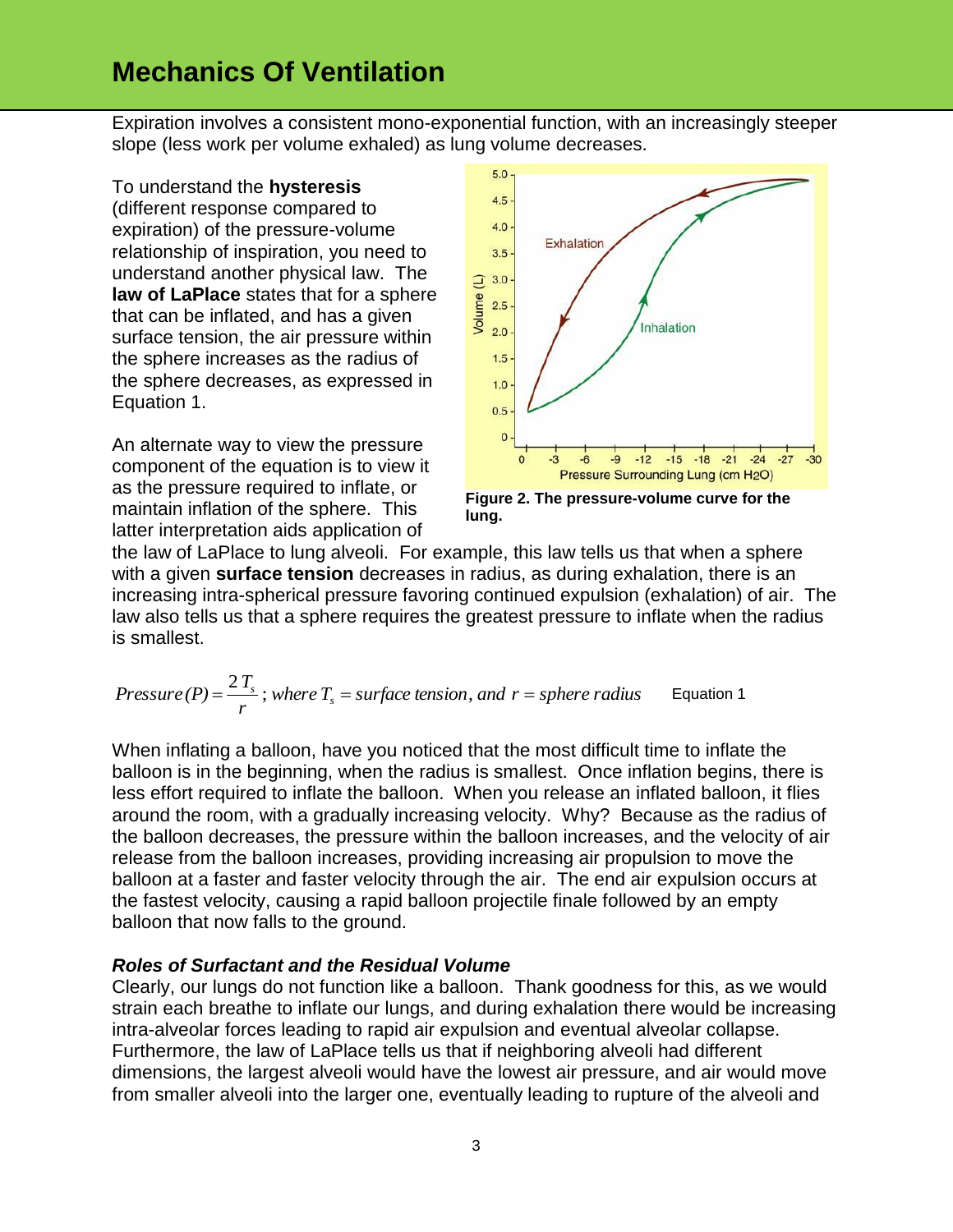the inability to evenly inflate the entire lung, or the region of the lung involved in ventilation for the given metabolic condition.

In contrast, as shown in Figure 2, it is relatively easy to inflate the lungs at low lung volumes. You can also see in Figure 2 that at end expiration (prior to the next inspiration) there is already air in the lung, caused by the sum of the residual volume and expiratory reserve volume (note that for the data of the Figure, these curves are for an animal lung and the residual volume presented is smaller than a typical human!). Also, alveoli obviously do not collapse at end expiration. Why?

Well, first of all, let's talk about **surfactant**. Surfactant is a complex substance consisting of phospholipids and apoproteins, and is produced by type II alveolar epithelial cells. Surfactant is diffusely and evenly distributed over the membranes of the alveoli and functions to decrease surface tension. The surfactant concentration surrounding the alveolar membranes is also proportional to the radius of the alveoli, where the surfactant concentrates as the radius decreases, and vice-versa. Thus, because of surfactant, surface tension decreases more as radius decreases, opposing the law of LaPlace and an increasing intra-alveolar pressure, thereby allowing stable alveolar pressures and even alveolar inflation throughout the lung region involved in ventilation. Of course, Figure 2 also shows that surfactant is not perfect in this phenomenon, as the best range of lung inflation associated with least work to generate negative intra-pleural pressures is around mid-lung volumes. Presumably this is the range of alveolar inflation where the surfactant concentration and alveolar radius is best.

Another fair and important question is what causes the **residual volume**? Perform some complete exhalations, as far as you can go in completely exhaling all possible air from your lungs. What do you notice about the effort and force you have to generate to do this? During forced full exhalation, the pleural pressures are increased to such an extent that intra-thoracic pressure is forced to increase and close the small airways within the lung. Figure 3 illustrates the flow volume loop for a cycle of inspiration and expiration during



**Figure 3. The maximal forced flow volume loops for inspiration and expiration.**

the vital capacity maneuver. Notice the consistent slope of flow during decreasing volume during the exhalation phase of the cycle (top portion of graph). Due to small airway closure, no matter how much we try to force exhalation, we cannot overcome this flow limitation which again is caused by closing small airways. Finally, at end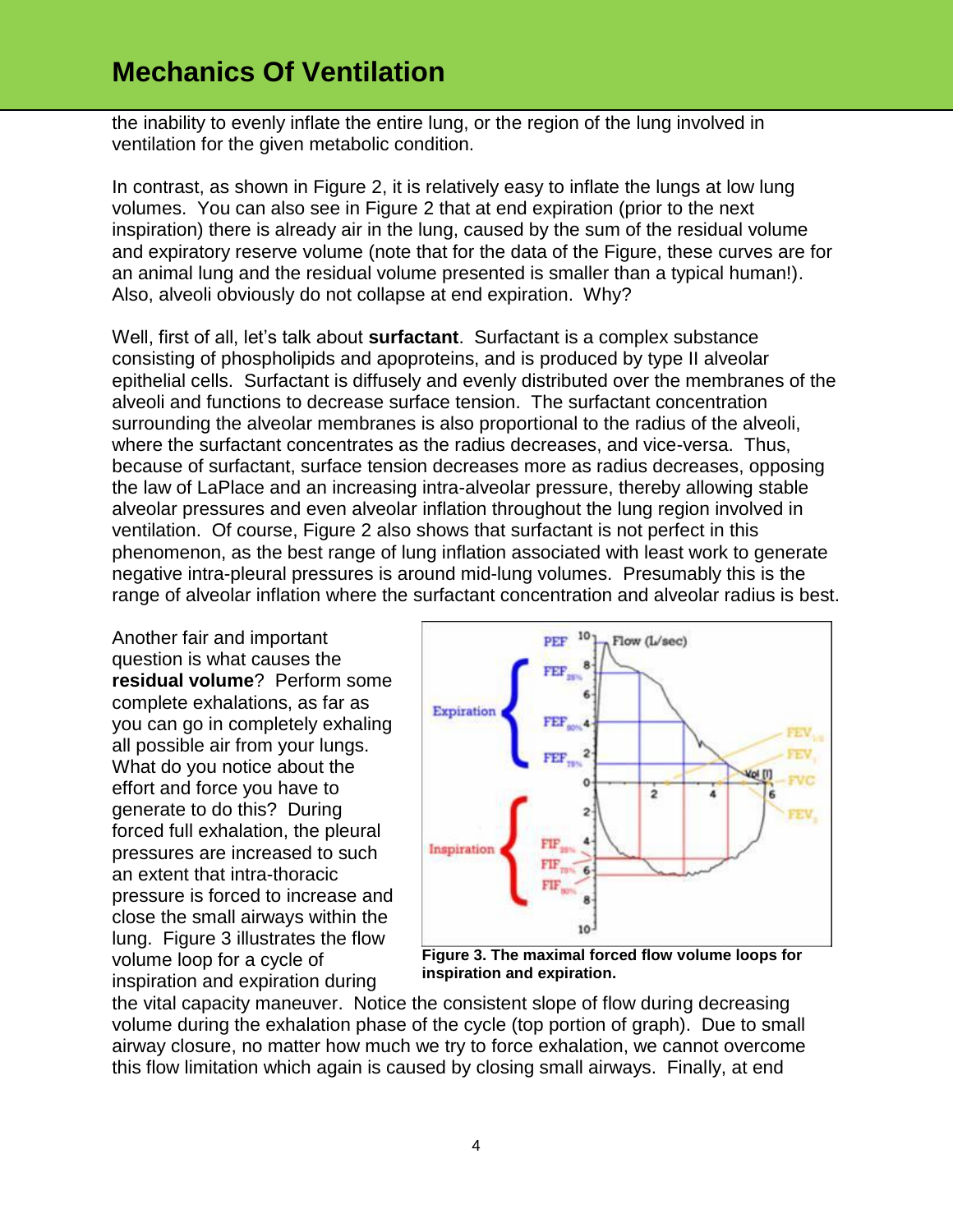expiration, our airways are closed and there is a volume of air trapped in the lungs – the residual volume.

Measurement of residual volume is a sensitive inexpensive method for diagnosing conditions of the small airways. As the structure of the walls of these airways diminishes, such as during emphysema from cigarette smoking, or prolonged exposure to lung irritants such as pollution or coal dust, the airways are more readily closed when exposed to external pressure, trapping more air in the lung and increasing residual volume. An abnormally large residual volume for your age may be a sign of lung problems, either caused by deteriorating lung structure, or perhaps even by a dysfunction of the mitral valve that causes increased pulmonary circulatory blood pressures and lung dysfunction.

Having a residual volume is a good thing, as it sustains external respiration even when not inhaling air, such as between breaths or during exhalation. It also explains why we can "hold our breath" for perhaps as long a 1 to 2 minutes without collapsing from hypoxia. Another benefit of the residual volume is shown in Figure 2. Starting lung inflation with the lung already partially inflated improves the pressure-volume curve for inspiration, and thus decreases the work of breathing. You should also be able to see the benefit of this based on the law of LaPlace.

### **Glossary Words**

**thoracic cavity** is the internal region of the body surrounded laterally and superiorly by the rib cages, and inferiorly by the diaphragm muscle.

**trachea** is the long tube directing air flow during ventilation to and from the left and right bronchi.

**plural membranes** surround the lungs and connect them to the internal walls of the thoracic cavity.

**diaphragm** is the muscle located above the abdomen and inferior to the thoracic cavity. The contraction of the diaphragm is responsible for lowering the inferior wall of the thoracic cavity, expansion of the lungs, and the movement of air into the lungs (inhalation or inspiration). Ventilation at rest is totally caused by the contraction of the diaphragm.

**pleural cavity** is the thin fluid filled space between the two pleural membranes that surround the lungs.

**inhalation** is the movement of air by bulk flow into the lungs.

**inspiration** is another term for the movement of air by bulk flow into the lungs.